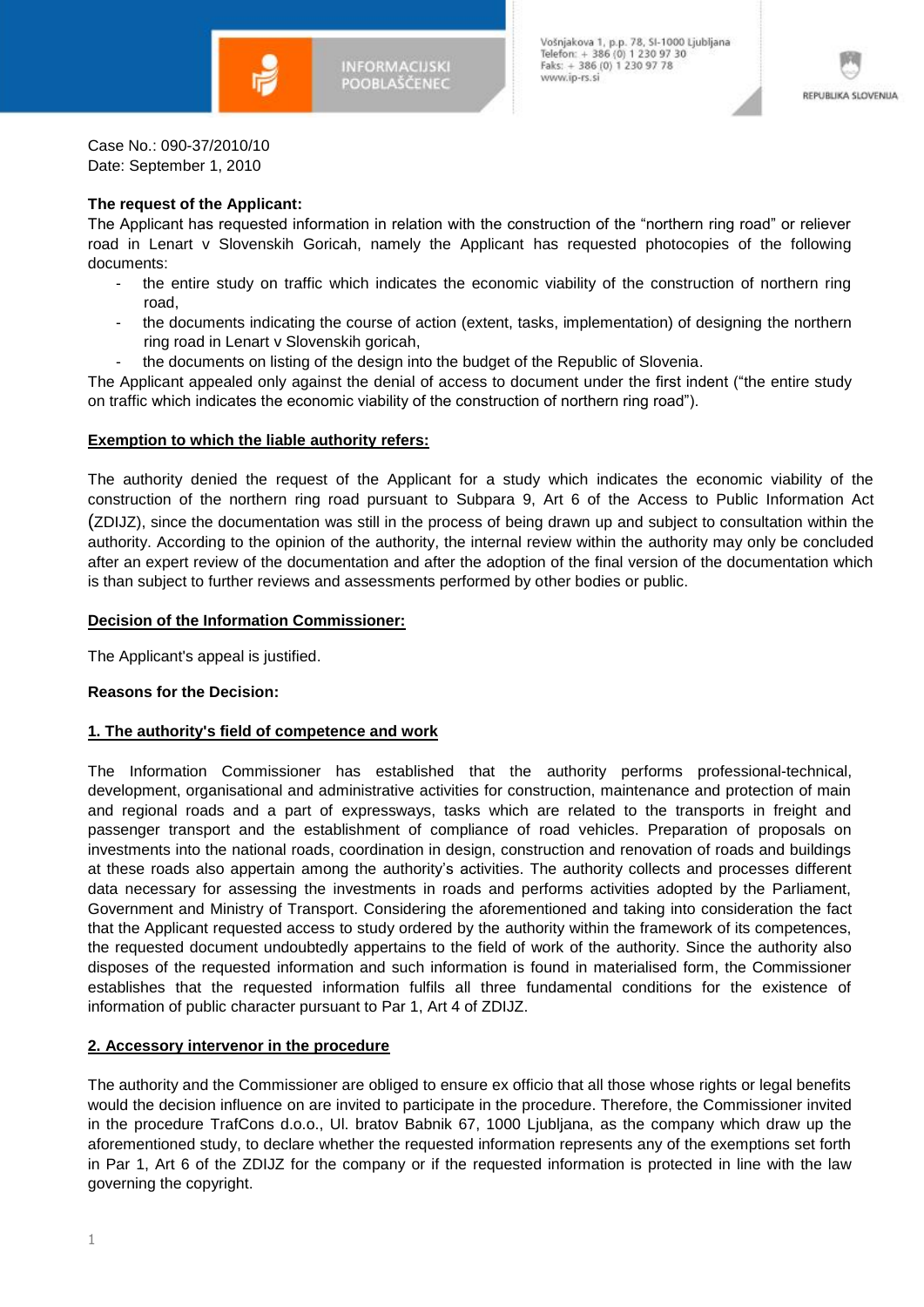In their letter the company TrafCons d.o.o explained that they drew up the mentioned study in October 2009 and amended the said study in January 2010 after the review. In line with the contract the investor or the authority received five copies of the study and three copies of expert's detailed report on a CD. The company TrafCons d.o.o. declared that it is prepared to cooperate in the aforementioned procedure as an accessory intervenor yet as regards the disclosure of information they are bound by the contract with which the aforementioned study was ordered.

The authority bound them with the contract with which the study was ordered, namely that exclusively the investor disposes of the performed study and the results of the study. When the study or any other expert's detailed report is drawn up, exclusively the investor disposes of such expert's detailed report and the results of the study. In the event the company TrafCons d.o.o. wishes to disclose the results to other users, it needs to obtain a prior consent of the investor. Therefore, it proves less complicated that the study is submitted to the Commissioner or the party in the procedure by the ordering party of the said study, i.e. the authority.

# **3. Exemption pursuant to Subparagraph 9 of Paragraph 1 of Article 6 of the ZDIJZ**

The authority may deny access to requested information in the event of any legally prescribed exemptions set forth under Par 1, Art 6 of ZDIJZ. For this part of the request the authority made reference to the exemption under Subpara 9, Par 1, Art. 6 of ZDIJZ, by which the authority is allowed to deny access to public information if the request refers to a data from the document which is still in the process of being drawn up and is still subject of consultation by the authority, and the disclosure of which would lead to misunderstanding of its contents.

Such definition contains three elements which must be taken cumulatively:

- the document must be in the process of production,
- the document must be subject of consultation by the authority,
- specific harm test (the disclosure would lead to misunderstanding of its contents).

More detailed criteria for defining documents which are in the process of production can be found in the Decree on the Provision and Reuse of Public Information (Official Gazette RS No.76/05, hereinafter: UPIJZ): Par 1 Art. 7 of UPIJZ stipulates that the data from the document in production are deemed to be the data from a document which was not signed or dispatched or in some other way closed by the responsible officer of the authority who has a decision-making power in accordance with the rules.

In their appeal the Applicant pointed out that in referring to the aforementioned exemption in the contested decision the authority failed to prove the existence of the condition that the disclosure of the requested document would lead to misunderstanding of its content. In assigning the appeal the authority thus explained that the working versions or materials may not be subject to public discussion before the review due to different interests of the industry, citizens and other interested public and consequently, pressures performed on the preparers of the study that the study need to prove the viability of construction. It is evident in praxis that there are many manipulations with data, e.g. with deliberate purchase of land on supposed route of future construction and then by setting extreme conditions for the repurchase of land for the purposes of construction. Additional problems may be caused by an inappropriate interpretation of data, such as traffic load and consequently, filed damages claims due to overload with traffic on the basis of work assessments and studies when there are still no results of the measurements.

The Commissioner establishes that in the case under review the required terms and conditions for the existence of an exemption under Subpara 9, Par 1, Art 6 of ZDIJZ are not fulfilled.

The requested document was drawn up within the framework of preparing expert grounds for the development of national roads which is within the competence of the authority. The authority performs professional-technical, development, organisational and administrative activities for the construction, maintenance and protection of national roads, the document, which is the subject matter of the review, was ordered with the external provider by the authority in order to establish the traffic-economic viability of the construction of the ring road in Lenart. This means that the authority did not run the procedure of preparation of the aforementioned document, yet it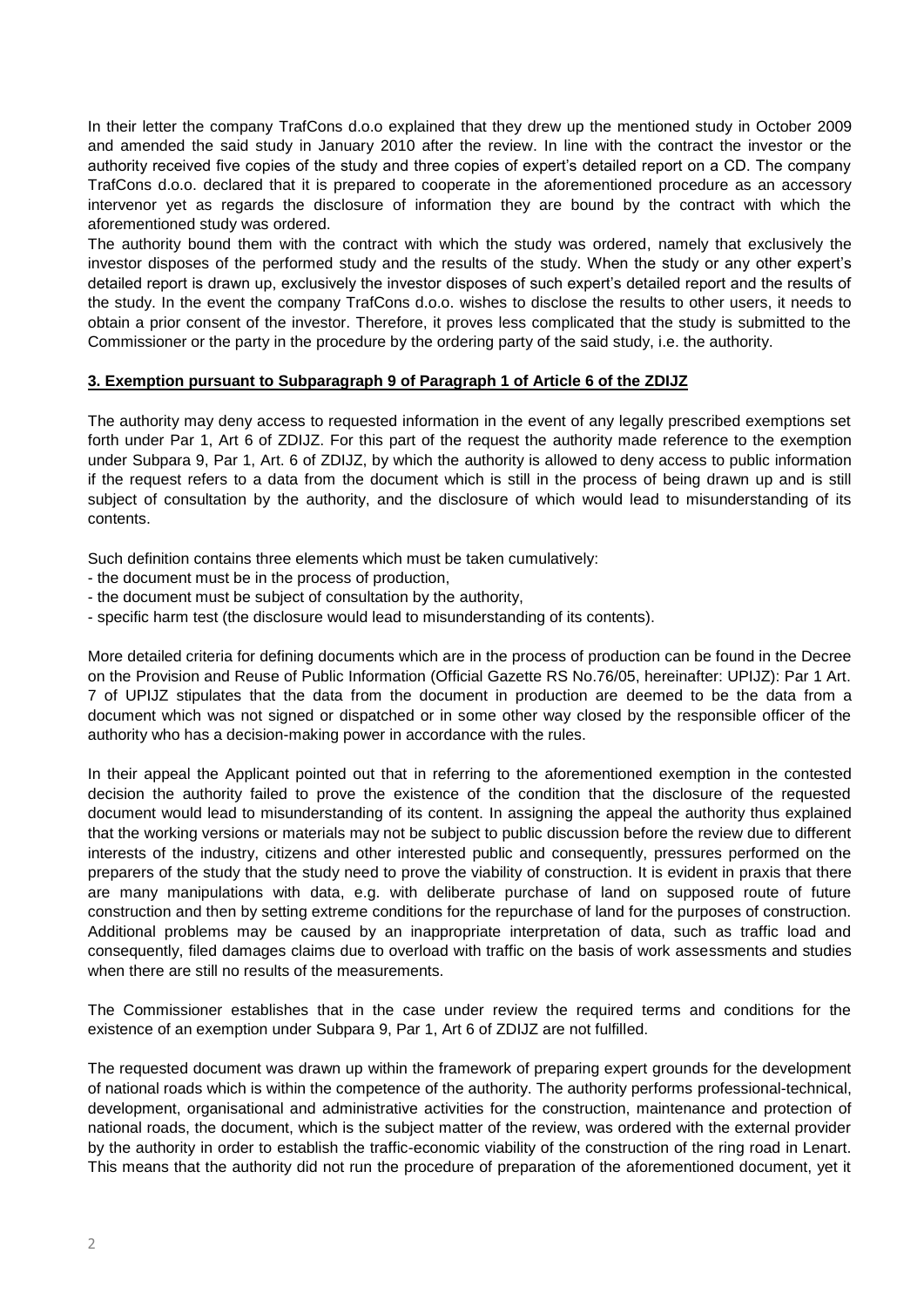was drawn up by the external provider, which submitted the signed document to the authority. The document is entitled "Study on the viability of the construction of the ring road in Lenart" which is composed of an introduction, body and conclusion. As such the study undoubtedly represents a concluded finding of experts who carried out the study, otherwise they would have not entitled the study in such a way or they would not have sent it to the ordering party or the authority. Whether the authority agrees or not with the study ordered, or whether the study shall be supplemented or amended, does not influence the conclusion that the concrete document is drawn up and as such represents an integral whole.

The facts that the study represents an integral whole, is not contested by the authority either since upon referring to the existence of an exemption under Subpara 9, Par 1, Art 6 of ZDIJZ, it does not claim that the document has not been finished yet only that the internal review by the authority is completed only after an expert review of documentation and after the final version of documentation, which is then subject to further reviews and assessments performed by other authorities or public. Considering the aforementioned the authority only identified the existence of the second condition (the document is still subject to consultation) of the aforementioned exemption, and not of the other two. With such an explanation the authority bound "the completion of the document" to the procedure under which the document was ordered, which is incorrect and contrary to the exemption to which the authority referred to. The explanation of this exemption in the manner as understood by the authority would in praxis lead to situation that public would be denied access to majority of documents drawn up in the process of adopting some key or final solutions; concretely in the procedure of constructing national roads, this would be contrary to public nature of work of the authority since the construction of national roads is in public interest (Art 25 of the Public Roads Act, Official Gazette of RS, No.: 29/1997 with amendments, henceforth: ZJC).

The Commissioner emphasises that the construction of national road is a complex procedure which includes the planning, designing and construction due to which in the nature of matters leads to documents that by themselves may not represent the final product in the meaning of completeness of a particular procedure. However, the fact that a certain document represents only one of the documents within the framework of the construction of national road does not mean that such concrete document is still in the process of being drawn up. Each document by itself in a particular phase of the procedure actually represents a document which is – if in possession of an authority liable pursuant to the ZDIJZ – information of public character pursuant to Art 4 of ZDIJZ, namely irrespective of the fact that the content of such document does not represent the final text of the document with which the procedure was concluded. Every such document actually represents individual information deriving from the authority's field of competence and work and may be found in the form of a document which the authority has drawn up by itself or in cooperation with another authority or which it obtained from other persons.

In light of the aforementioned the Commissioner concludes that in the concrete case it is not a matter of a document in the process of being drawn up under Subpara 9, Par 1, Art 6 of ZDIJZ. The fact that the document was already drawn up by an external provider and the authority is in possession of the document means that the document was already completed by the external provider pursuant to Par 1, Art 7 of the Decree and represents the final report on their findings. The fact that further reviews may follow, i.e. expert review and adoption of final version of the document, cannot represent a reason for labelling the requested document as the document in the process of production, since the said document, as mentioned before, was completed pursuant to Par 1, Art 7 of the Decree when the party responsible for the preparation of the document sent the document to the ordering party, i.e. the authority, which disposes of the document. We would be able to talk about the document in the process of production if the text of the study was not written in whole. In the concrete case it is a matter of substantially completed text of the study carried out by the external provider, i.e. a comprehensive and technically complete document irrespective of the fact that such text may be further amended and completed. In the event the authority required the external provider to supplement the study or asked for any other explanations or actions, this would represent a new final document in the phase of the study and would represent new information of public character within the meaning of Art 4 of ZDIJZ. It is thus evident that in the concrete case the conditions which need to be provided cumulatively (all together) are not fulfilled in order to be able to talk about the existence of the exemption under Subpara 9, Par 1, Art 6 of ZDIJZ, since even the absence of one of the conditions prevents referral to the aforementioned exemption.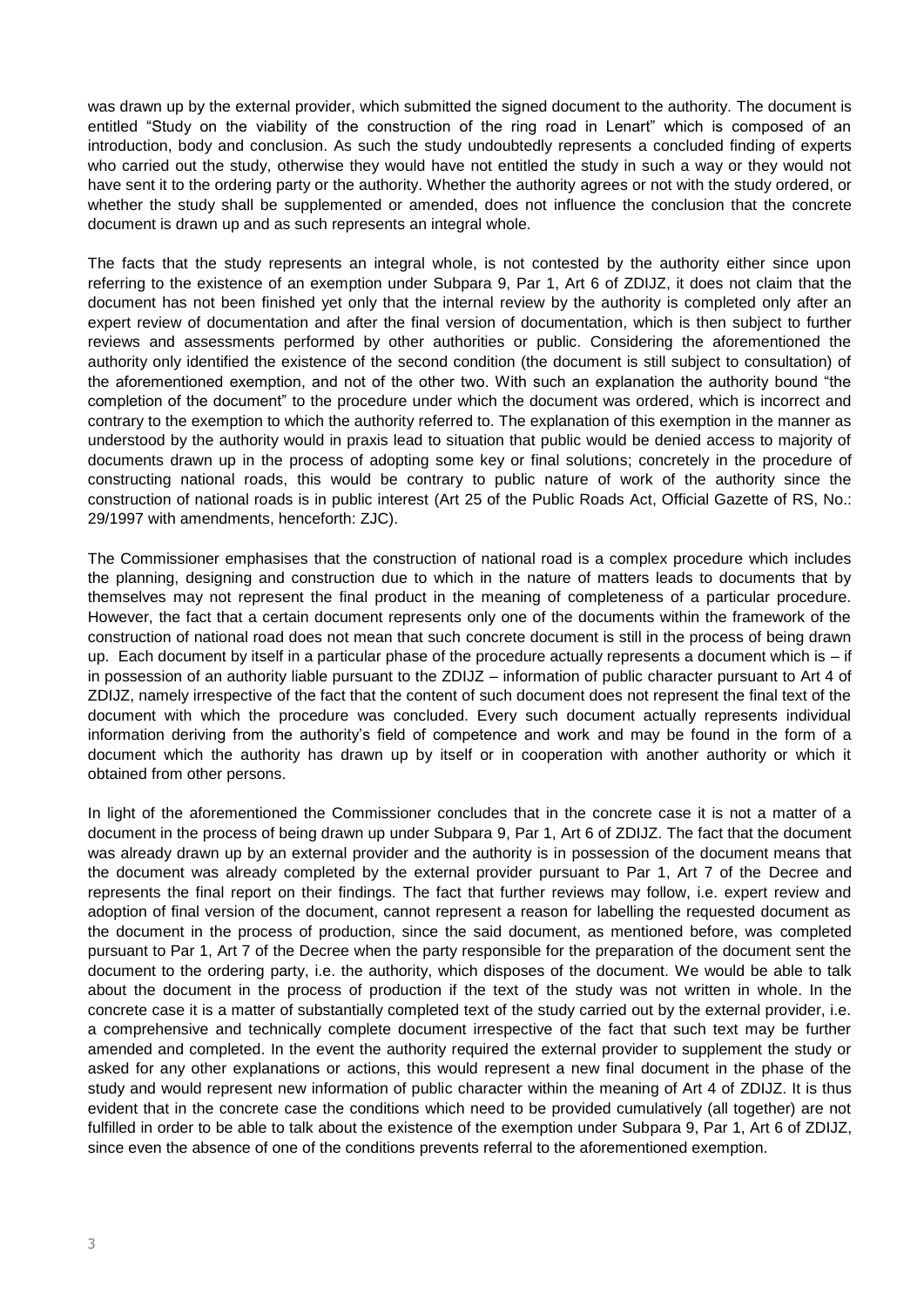The document as such would not stand the harm test under Subpara 9, Par 1, Art 6 of ZDIJZ, since the disclosure of such document cannot cause misunderstanding of its content. It is completely clear that it is a matter of study which is not a legally binding document yet only a professional-technical finding of experts who carried out the study on traffic-economic viability of the construction of the Lenart ring road. Consequently, such document most definitely cannot lead to misunderstanding of its content. The fact remains that the study contains position statement and findings reached by the party responsible for carrying out the study. Any eventual disagreement of the authority or any other person with the findings reached by the party responsible for carrying out the study cannot represent a reason to talk about misunderstanding of its content. Disagreements with proposed solution or possibilities that the authority reaches a different decision as proposed in the study may not be linked to misunderstanding of the content of the study. Moreover, the Commissioner cannot follow the authority's concerns that there might come to manipulation with real estate since such particular information are a part of the Decree on the national location plan which has been publicly available since 2004.

The Commissioner concludes that in the concrete case none of the three elements forming condition for the existence of an exemption under Subpara 9. Par 1, Art 6 of ZDIJZ is not given since the entire study indicating the economic viability of the construction of the northern ring road in Lenart, requested by the Applicant, is no longer in the process of being drawn up and is not longer subject to consultations. Moreover, the disclosure of the study would not lead to misunderstanding of its content within the meaning of Subpara 9, Par 1, Art 6 of ZDIJZ.

The Commissioner tested ex officio whether in the concrete case there might be exemptions pursuant to Par 1, Art 6 of ZDIJZ and established that no other exemptions exist.

# **5. Copyright and public information**

Pursuant to Art 17 of ZDIJZ the Applicant has a right to set forth in which way they wish to be acquitted with the requested information. Therefore, the authority has no right to deny the Applicant's right to choose the form in which they wish to receive the requested information. The only restriction influencing the form of information is the provision of Par 2, Art 25 of ZDIJZ prescribing that the Applicant may only view the information which is protected in accordance with the law governing the copyright. Since the Applicant wished to receive the requested information in the form of a photocopy, the Commissioner studied the requested document also from the point of view of legal standard of "copyright work" set forth in the Copyright and Related Rights Act (Official Gazette of RS, No.: 94/2004 with amendments; ZASP).

Copyright works are individual intellectual creations in the domain of literature, science, and art, which are expressed in any mode, unless otherwise provided by ZASP. Legislation, court practice and legal theory formed criteria and presumptions for determining the copyright works. The presumptions which need to be checked in order to confirm the existence of copyright works are individuality, intellectuality, creation, areas of creativity and expression. Owing to their nature human expression is personal, original and individual. Individuality is a characteristic which separates the copyright work from a number of everyday objects and phenomena which are not protected with copyright, and also from artistic, scientific and cultural heritage which is in the property of public. In the event an author creates work with individual features without consciously or subconsciously taking directly from another work, such his/her creation is protected. From the author's point of view the creation is a copyright work, a subjective novelty. In relation with the individuality it is required also that the work reaches a particular creative level with a certain quantity of individuality included. Creation is a fundamental presumption of a copyright work, which means that it is a result of human behaviour since only a human being is capable of creating. Copyright work also needs to be expressed to the outside world in some manner. In Art 5 the ZASP lists the types of copyright works. Under Subpara 12, Par 1, Art 5 of ZASP architectural works are also listed as copyright works, e.g. drawings, plans, and implemented buildings from the field of architecture, urbanism and landscaping. The Commissioner assesses that the requested documentation fulfils all five fundamental presumptions of a copyright work in sufficient manner. Undoubtedly, the works are expressed, they represent creation of authors and an intellectual creation and at the same time they appertain to the scientific field of human creativity. The Commissioner assesses also that the requested